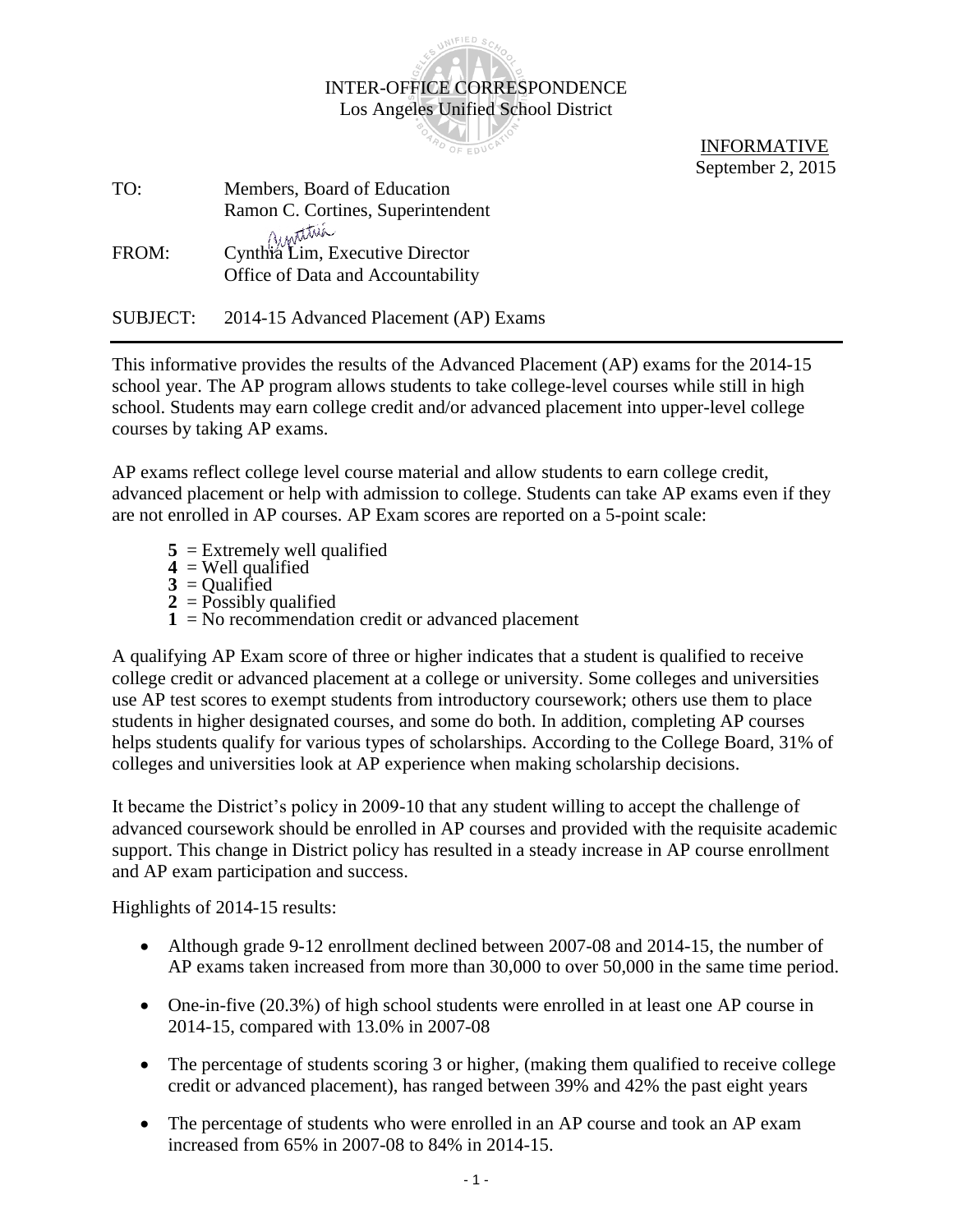## **AP Enrollment**

While District enrollment has declined in Grades 9-12 every year from 2007-08 to 2014-15, AP course enrollment has increased every year during that same time span (Table 1). District enrollment declined by -21% from 2007-08 to 2014-15. During the same time, the number of students enrolled in at least one AP course (unique student count) increased by 28%, from 24,735 in 2007-08 to 31,678 in 2014-15.

In 2014-15, one-in-five (20.3%) students in the District were enrolled in at least one AP course, compared with 13.0% in 2007-08.

|                                                | 2007-08 | 2008-09 | 2009-10 | $2010 - 11$ | $2011 - 12$ | $2012 - 13$ | $2013 - 14$ | $2014 - 15$ | Percent<br>Increase/<br><b>Decrease</b><br>$07-08$ to<br>$14 - 15$ |
|------------------------------------------------|---------|---------|---------|-------------|-------------|-------------|-------------|-------------|--------------------------------------------------------------------|
| Gr. 9-12 Enrollment                            | 189,785 | 186,387 | 183,492 | 178.635     | 171,149     | 161,625     | 153,463     | 149.786     | $-21%$                                                             |
| <b>AP Total Courses</b><br>Enrolled (Gr. 9-12) | 44,181  | 45,040  | 46.609  | 48.717      | 52.998      | 54.980      | 55862       | 59.084      | 34%                                                                |
| <b>AP Enrollment</b><br>(Unique Student Count) | 24.735  | 25.152  | 26.286  | 27.641      | 29.540      | 29.894      | 30.122      | 31.678      | 28%                                                                |
| % Enrolled in AP Course                        | 13.0%   | 13.5%   | 14.3%   | 15.5%       | 17.3%       | 18.5%       | 19.6%       | 20.3%       | 7.3%                                                               |

*Table 1: District Enrollment and AP Course Enrollment*

The number of unique students enrolled in at least one AP course has increased *across* the years for all ethnic groups except White students (Table 2). White students enrolled in AP courses declined by 14%, from 3,992 in 2007-08 to 3,429 in 2014-15. Latino students enrolled in at least one AP course increased by 46%, from 14,718 in 2007-08 to 21,491 in 2014-15. African-American students enrolled in AP courses increased by 17%, from 1,784 in 2007-08 to 2,088 in 2014-15.

The proportion of students enrolled in AP courses *within* each year increased for Latino students (from 60% to 68%), but decreased for White and Asian students. African American students enrolled in AP courses each year remained unchanged at 7%, except for 2012-13 when it was 6%.

|                  | 2007-08 | 2008-09 | 2009-10 | Tubic 2, 111 Course Enforment by Emmerty<br>$2010 - 11$ | $2011 - 12$ | $2012 - 13$ | $2013 - 14$ | $2014 - 15$ | <b>Percent</b><br>Increase/<br><b>Decrease</b><br>07-08 to<br>$14 - 15$ |
|------------------|---------|---------|---------|---------------------------------------------------------|-------------|-------------|-------------|-------------|-------------------------------------------------------------------------|
|                  |         |         |         | <b>AP Course Enrollment Across Years</b>                |             |             |             |             |                                                                         |
| All Ethnicities  | 24,735  | 25,152  | 26,286  | 27,641                                                  | 29,540      | 29,894      | 30, 122     | 31,678      | 28%                                                                     |
| Asian            | 4,183   | 4,237   | 4,481   | 4,664                                                   | 4,867       | 4.773       | 4,602       | 4,518       | 8%                                                                      |
| African American | 1,784   | 1,855   | 1,819   | 1,875                                                   | 1,935       | 1,768       | 1,982       | 2,088       | 17%                                                                     |
| Latino           | 14,718  | 15,328  | 16,302  | 17,348                                                  | 18,734      | 19,598      | 20,186      | 21,491      | 46%                                                                     |
| White            | 3,992   | 3,669   | 3,614   | 3,665                                                   | 3,895       | 3,659       | 3,251       | 3,429       | -14%                                                                    |
|                  |         |         |         | Proportion Enrolled Within Each Year                    |             |             |             |             |                                                                         |
| Asian            | 17%     | 17%     | 17%     | 17%                                                     | 17%         | 16%         | 15%         | 14%         | $-3%$                                                                   |
| African American | 7%      | 7%      | 7%      | 7%                                                      | 7%          | $6\%$       | 7%          | 7%          | 0%                                                                      |
| Latino           | 60%     | 61%     | 62%     | 63%                                                     | 63%         | 66%         | 67%         | 68%         | 8%                                                                      |
| White            | 16%     | 15%     | 14%     | 13%                                                     | 13%         | 12%         | 11%         | 11%         | $-5%$                                                                   |

*Table 2: AP Course Enrollment by Ethnicity*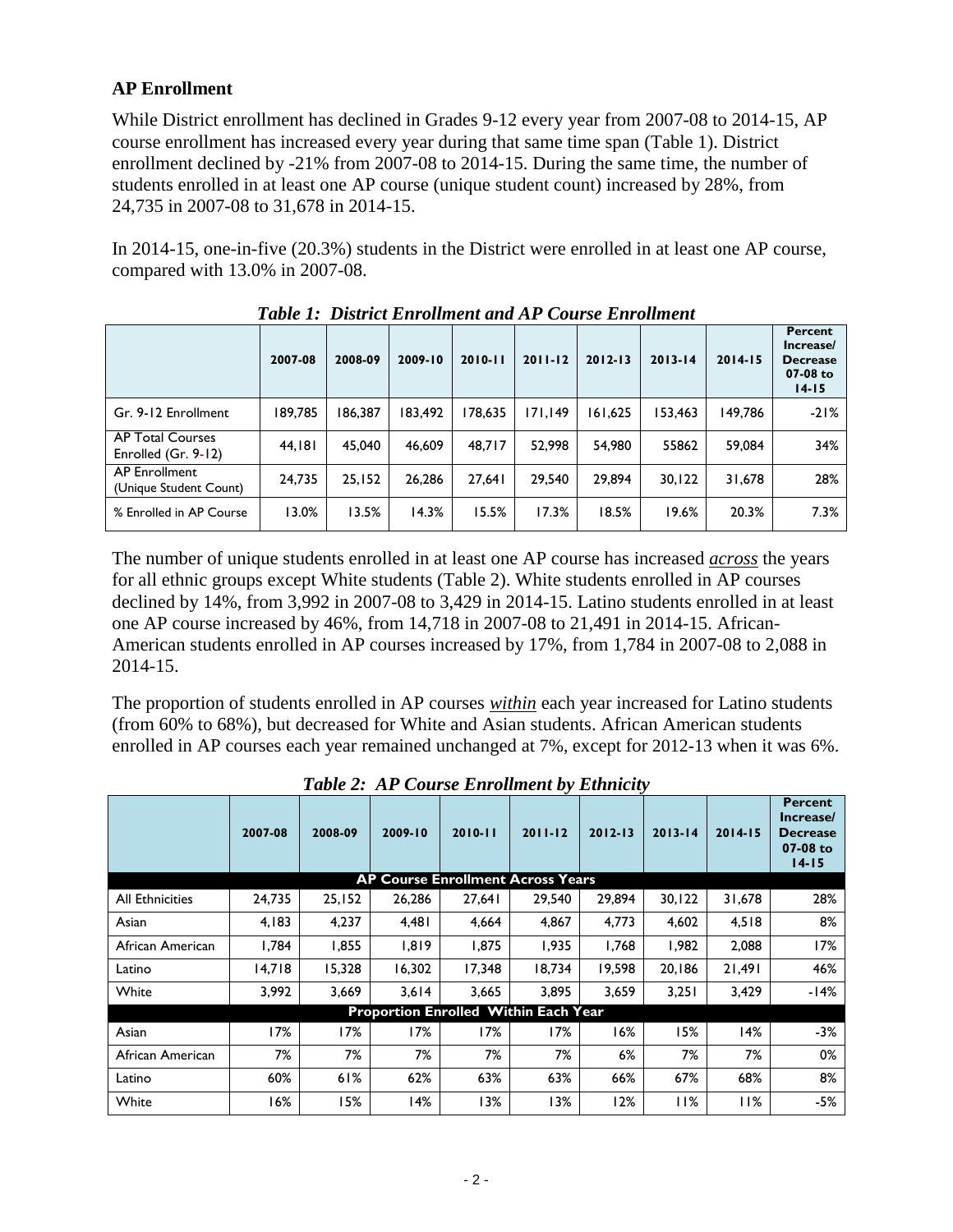AP course enrollment has increased every year for students from a low-income background (Table 3). In 2014-15, three-in-four (76%) of students enrolled in AP courses were from a socioeconomically disadvantaged background.

|                                             | 2007-08 | 2008-09 | $2009 - 10$ | $2010 - 11$ | $2011 - 12$ | $2012 - 13$ | $2013 - 14$ | $2014 - 15$ | Percent<br>Increase/<br><b>Decrease</b><br>07-08 to<br>$14 - 15$ |
|---------------------------------------------|---------|---------|-------------|-------------|-------------|-------------|-------------|-------------|------------------------------------------------------------------|
| <b>District Total</b>                       | 24,735  | 25,152  | 26,286      | 27,641      | 29,540      | 29,894      | 30, 122     | 31,678      | 28%                                                              |
| Non-Socio-<br>Economically<br>Disadvantaged | 8,967   | 9,065   | 7,914       | 7,892       | 8,232       | 7,593       | 7,089       | 7,507       | $-16%$                                                           |
| Socio-<br>Economically<br>Disadvantaged     | 15,768  | 16,087  | 18,372      | 19,749      | 21,308      | 22,301      | 23,033      | 24, 171     | 53%                                                              |

*Table 3: AP Course Enrollment by Income Level (Socio-Economically Disadvantaged)*

AP course enrollment has increased every year for all language groups, except English learners (Table 4). AP course enrollment has decreased by 37% from 2007-08 to 2014-15 for English learners. This decline is offset by the 18% increase of RFEP students (who are former English learners) enrolled in AP courses.

|                    |         |         |         | Tubic +: /11 Course Enroundin by Eangauge Chassification |             |             |             |             |                                                                           |
|--------------------|---------|---------|---------|----------------------------------------------------------|-------------|-------------|-------------|-------------|---------------------------------------------------------------------------|
|                    | 2007-08 | 2008-09 | 2009-10 | $2010 - 11$                                              | $2011 - 12$ | $2012 - 13$ | $2013 - 14$ | $2014 - 15$ | <b>Percent</b><br>Increase/<br><b>Decrease</b><br>$07-08$ to<br>$14 - 15$ |
| All Lang Groups    | 24,735  | 25,152  | 29,286  | 27,641                                                   | 29,540      | 29,864      | 30, 122     | 31,678      | 28%                                                                       |
| English Only       | 7.275   | 7,264   | 7,387   | 7.942                                                    | 8,716       | 8,687       | 8.962       | 9.233       | 27%                                                                       |
| <b>Initial FEP</b> | 3,130   | 3,245   | 3,413   | 3,731                                                    | 4.117       | 4,431       | 4,883       | 6,179       | 97%                                                                       |
| English Learner    | 229, ا  | 1,121   | 1,034   | 955                                                      | 854         | 922         | 518         | 771         | $-37%$                                                                    |
| <b>RFEP</b>        | 3,070   | 13,513  | 14,429  | 14,996                                                   | 15,830      | 15,846      | 15,751      | 15,475      | 18%                                                                       |

*Table 4: AP Course Enrollment by Language Classification*

The District goal is that all students enrolled in AP courses also take the corresponding AP exams. The percentage of students enrolled in AP courses who took the corresponding AP exam has increased every year since 2008 (Table 5). In 2014-15, 84% of students enrolled in AP courses took the AP exam, compared with 65% in 2007-08.

*Table 5: Of Students Enrolled in AP Courses, How Many Took Corresponding AP Exam*

|                                                                                          | 2007-08 | 2008-09 | 2009-10 | $2010 - 11$ | $2011 - 12$ | $2012 - 13$ | $2013 - 14$ | ັ<br>$2014 - 15$ | Percent<br>Increase/<br><b>Decrease</b><br>07-08 to<br>$14 - 15$ |
|------------------------------------------------------------------------------------------|---------|---------|---------|-------------|-------------|-------------|-------------|------------------|------------------------------------------------------------------|
| <b>AP Enrollment</b><br>(Unique Student Count)                                           | 24,735  | 25,152  | 26.286  | 27.641      | 29.540      | 29.894      | 30.122      | 31,678           | 28%                                                              |
| Of Students Enrolled in<br>AP courses, $#$ Who<br>Took AP Exam<br>(Unique Student Count) | 16,031  | 17.227  | 8.838   | 20458       | 22.101      | 22.519      | 24.790      | 25,406           | 49%                                                              |
| Of Students Enrolled in<br>AP courses, % Who<br>Took AP Exam<br>(Unique Student count)   | 64.8%   | 68.5%   | 71.7%   | 74.0%       | 74.8%       | 75.3%       | 82.3%       | 83.5%            | 18.7%                                                            |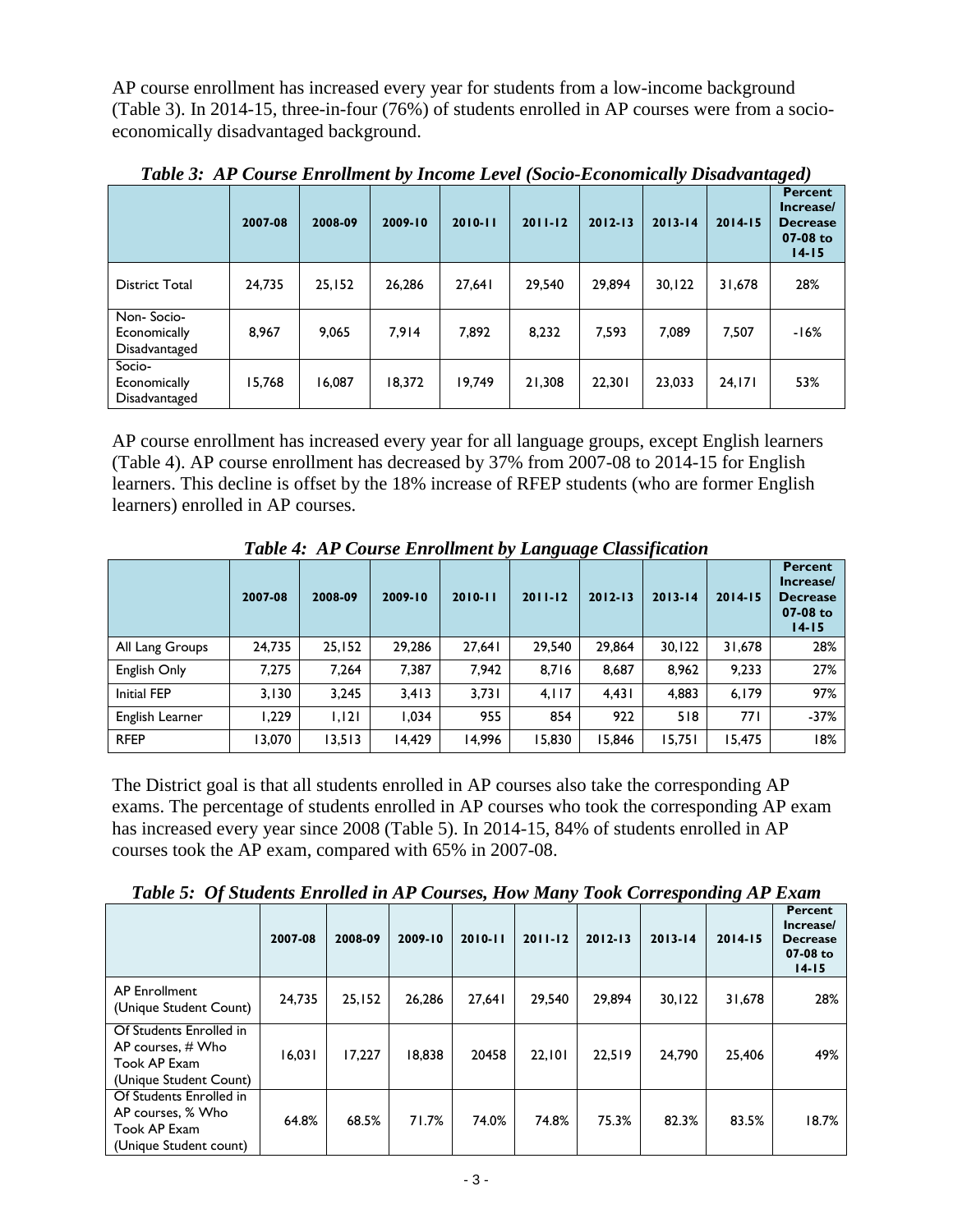## **Performance on AP Exams**

Of AP exams taken in 2014-15, 38.7% of test takers earned scores of 3 or higher, meaning students qualified to receive college credit or advanced placement (Table 6). While the number of AP Exams with a qualifying score of 3 or higher increased between 2007-08 and 2014-15, the percentage of exams with a score of 3 or higher has remained consistently between 39% and 42% over the past eight years.

| $\sim$ generity $\sim$ $\sim$ $\sim$ $\sim$ $\sim$ $\sim$ |         |         |         |             |             |             |             |             |                                                                  |  |  |  |
|-----------------------------------------------------------|---------|---------|---------|-------------|-------------|-------------|-------------|-------------|------------------------------------------------------------------|--|--|--|
|                                                           | 2007-08 | 2008-09 | 2009-10 | $2010 - 11$ | $2011 - 12$ | $2012 - 13$ | $2013 - 14$ | $2014 - 15$ | Percent<br>Increase/<br><b>Decrease</b><br>07-08 to<br>$14 - 15$ |  |  |  |
| AP Exams Taken                                            | 30,460  | 33,053  | 35,783  | 38,622      | 41,607      | 43,806      | 48,090      | 50,553      | 66%                                                              |  |  |  |
| $#$ AP Exams with<br>Qualifying Score of 3 or<br>Higher   | 12,634  | 13,685  | 14,414  | 15,277      | 16,821      | 17,529      | 19,071      | 19,559      | 55%                                                              |  |  |  |
| % AP Exams with<br>Qualifying Score of 3 or<br>Higher     | 41.5%   | 41.4%   | 40.3%   | 39.6%       | 40.4%       | 40.0%       | 39.7%       | 38.7%       | $-2.8%$                                                          |  |  |  |

*Table 6: AP Exams Taken and Qualifying Scores of 3 or Higher*

AP Exam results by ethnicity are displayed in Table 7. Asian and White students had a higher percentage of AP exams with a qualifying score of 3 or more (48% and 59% respectively) in 2014-15, compared to African-American and Latino students (22% and 34% respectively). However, African American and Latino students had a higher percentage of increase in the number of AP exams taken (50% and 89%, respectively) from 2007-08 to 2014-15.

|                        | 2007-08 | 2008-09                                       | 2009-10 | . .<br>$2010 - 11$    | $2011 - 12$ | $2012 - 13$ | $2013 - 14$ | $2014 - 15$ | <b>Percent</b><br>Increase/<br><b>Decrease</b> |
|------------------------|---------|-----------------------------------------------|---------|-----------------------|-------------|-------------|-------------|-------------|------------------------------------------------|
|                        |         |                                               |         |                       |             |             |             |             | 07-08 to<br>$14 - 15$                          |
|                        |         |                                               |         | <b>AP Exams Taken</b> |             |             |             |             |                                                |
| <b>All Ethnicities</b> | 30,460  | 33,053                                        | 35,783  | 38,622                | 41,607      | 43,806      | 48,090      | 50,553      | 66%                                            |
| Asian                  | 6,827   | 7,200                                         | 7,633   | 8,130                 | 8,513       | 8,845       | 9,340       | 9,033       | 32%                                            |
| African American       | 1,712   | 1,898                                         | 1,990   | 2,070                 | 2,211       | 2,151       | 2,400       | 2,562       | 50%                                            |
| Latino                 | 17,054  | 19.332                                        | 21,444  | 23,216                | 25,390      | 26,983      | 30,177      | 32,164      | 89%                                            |
| White                  | 4,732   | 4,499                                         | 4,433   | 4,814                 | 5,081       | 5,490       | 5,912       | 5,982       | 26%                                            |
|                        |         | AP Exams with Qualifying Score of 3 or Higher |         |                       |             |             |             |             |                                                |
| <b>All Ethnicities</b> | 41.5%   | 41.4%                                         | 40.3%   | 39.6%                 | 40.4%       | 40.0%       | 39.7%       | 38.7%       | $-2.8%$                                        |
| Asian                  | 47.7%   | 49.8%                                         | 48.3%   | 48.1%                 | 49.4%       | 48.5%       | 48.4%       | 48.4%       | 0.7%                                           |
| African American       | 24.2%   | 23.2%                                         | 26.0%   | 24.4%                 | 25.3%       | 25.0%       | 22.5%       | 21.7%       | $-2.5%$                                        |
| Latino                 | 35.1%   | 34.7%                                         | 34.4%   | 33.5%                 | 34.4%       | 34.1%       | 34.3%       | 33.5%       | $-1.6%$                                        |
| White                  | 61.7%   | 64.4%                                         | 61.2%   | 60.8%                 | 62.9%       | 61.4%       | 60.2%       | 58.5%       | $-3.2%$                                        |

*Table 7: AP Exams Taken and Qualifying Scores of 3 or Higher by Ethnicity*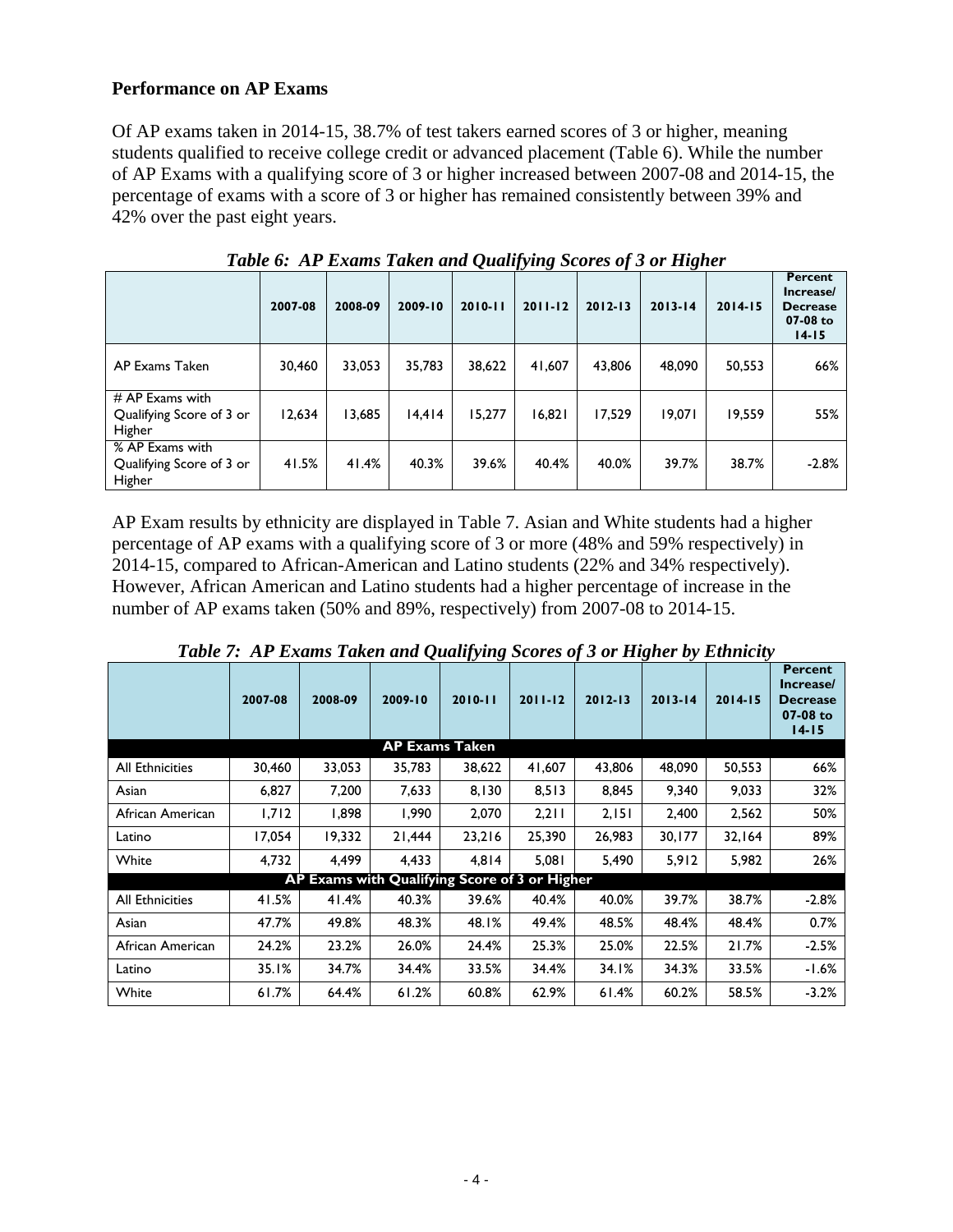AP Exam results by socio-economic status are displayed in Table 8. The percentage of AP exams taken by students from a socio-economically disadvantaged background has increased by 92%, from 20,136 in 2007-08 to 38,584 in 2014-15. In 2014-15, 36% of students from a low-income background had a qualifying score of 3 or higher compared to 47% of non- low income students.

|                                             | 2007-08 | 2008-09 | 2009-10 | ັັ<br>ີ<br>$2010 - 11$                        | $2011 - 12$ | ິ<br>$2012 - 13$ | $2013 - 14$ | $2014 - 15$ | <b>Percent</b><br>Increase/<br><b>Decrease</b><br>07-08 to<br>$14 - 15$ |
|---------------------------------------------|---------|---------|---------|-----------------------------------------------|-------------|------------------|-------------|-------------|-------------------------------------------------------------------------|
|                                             |         |         |         | <b>AP Exams Taken</b>                         |             |                  |             |             |                                                                         |
| <b>District Total</b>                       | 30,460  | 33,053  | 35,783  | 38,622                                        | 41,607      | 43,806           | 48,090      | 50,553      | 66%                                                                     |
| Non-Socio-<br>Economically<br>Disadvantaged | 10,324  | 10,986  | 9,012   | 9,927                                         | 10,350      | 10,304           | 11,453      | 11,372      | 10%                                                                     |
| Socio-<br>Economically<br>Disadvantaged     | 20,136  | 22,067  | 26,771  | 28,695                                        | 31,257      | 33,502           | 36,637      | 38,584      | 92%                                                                     |
|                                             |         |         |         | AP Exams with Qualifying Score of 3 or Higher |             |                  |             |             |                                                                         |
| <b>District Total</b>                       | 41.5%   | 41.4%   | 40.3%   | 39.6%                                         | 40.4%       | 40.0%            | 39.7%       | 38.7%       | $-2.8%$                                                                 |
| Non-Socio-<br>Economically<br>Disadvantaged | 51.3%   | 50.8%   | 52.6%   | 50.8%                                         | 52.5%       | 51.3%            | 49.8%       | 47.2%       | $-4.1%$                                                                 |
| Socio-<br>Economically<br>Disadvantaged     | 36.4%   | 36.7%   | 36.1%   | 35.7%                                         | 36.4%       | 37.3%            | 36.5%       | 36.1%       | $-0.3%$                                                                 |

*Table 8: AP Exams Taken and Qualifying Scores of 3 or Higher By Income Level*

AP Exam results by language classification are displayed in Table 9. Although fewer English learners have taken AP exams since 2007-08 (decline of 10%), the percentage with a qualifying score of 3 or higher increased by 7% during this period. Compared with their English-only (41.5%) and Initially Fluent English Proficient (IFEP) peers (42.9%), fewer Reclassified Fluent English Proficient (RFEP) students (34.7%) had a qualifying score of 3 or higher.

|                    | 2007-08 | 2008-09                                       | 2009-10               | $2010 - 11$ | $\sim$<br>$2011 - 12$ | ~<br>$2012 - 13$ | $2013 - 14$ | $2014 - 15$ | <b>Percent</b><br>Increase/<br><b>Decrease</b><br>07-08 to<br>$14 - 15$ |
|--------------------|---------|-----------------------------------------------|-----------------------|-------------|-----------------------|------------------|-------------|-------------|-------------------------------------------------------------------------|
|                    |         |                                               | <b>AP Exams Taken</b> |             |                       |                  |             |             |                                                                         |
| All Lang Groups    | 30,460  | 33,053                                        | 35,783                | 38,622      | 41,607                | 43,806           | 48,090      | 50,553      | 66%                                                                     |
| English Only       | 8,427   | 8,885                                         | 9,221                 | 10,222      | 11,172                | 12,025           | 13,737      | 13,941      | 65%                                                                     |
| Initial FEP        | 4,475   | 4,823                                         | 4,976                 | 5,590       | 6,403                 | 7.191            | 8,472       | 10,766      | 141%                                                                    |
| English Learner    | 753     | 838                                           | 770                   | 794         | 606                   | 676              | 408         | 675         | -10%                                                                    |
| <b>RFEP</b>        | 16,709  | 18,449                                        | 20,603                | 21,722      | 23,150                | 23,685           | 25,358      | 24,560      | 47%                                                                     |
|                    |         | AP Exams with Qualifying Score of 3 or Higher |                       |             |                       |                  |             |             |                                                                         |
| All Lang Groups    | 41.5%   | 41.4%                                         | 40.3%                 | 39.6%       | 40.4%                 | 40.0%            | 39.7%       | 38.7%       | $-2.8%$                                                                 |
| English Only       | 47.5%   | 46.1%                                         | 44.7%                 | 44.4%       | 45.8%                 | 44.6%            | 43.7%       | 41.5%       | $-6.0\%$                                                                |
| <b>Initial FEP</b> | 48.9%   | 48.7%                                         | 46.5%                 | 45.9%       | 45.5%                 | 46.0%            | 44.6%       | 42.9%       | $-6.0\%$                                                                |
| English Learner    | 46.3%   | 43.3%                                         | 44.3%                 | 36.9%       | 44.2%                 | 41.6%            | 56.4%       | 53.2%       | 6.9%                                                                    |
| <b>RFEP</b>        | 36.3%   | 37.1%                                         | 36.6%                 | 35.8%       | 36.4%                 | 35.9%            | 35.5%       | 34.7%       | $-1.6%$                                                                 |

*Table 9: AP Exams Taken and Qualifying Scores of 3 or Higher by Language Classification*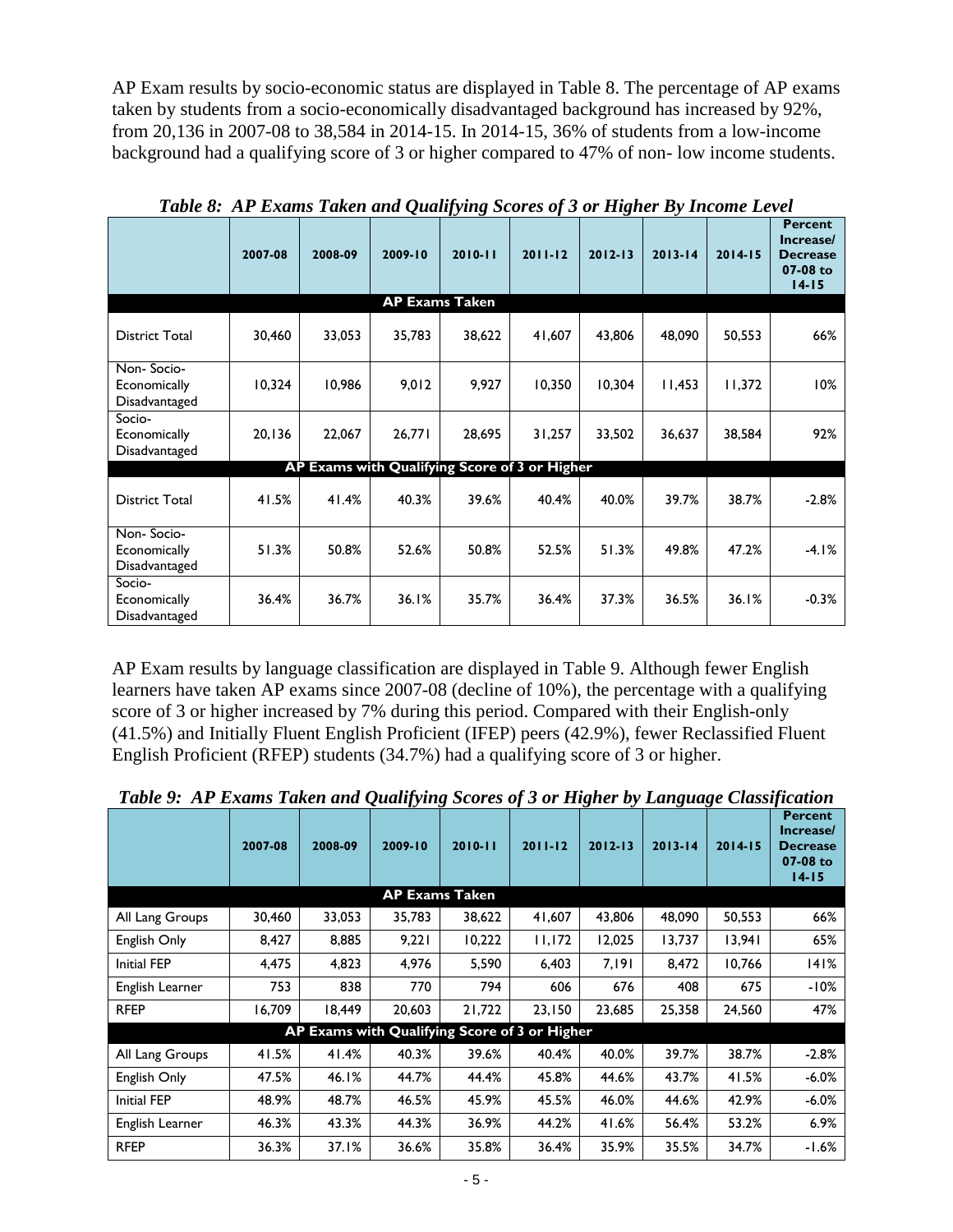When examined by subject area, students had the most difficulty attaining a qualifying score of 3 or higher on English AP Exams, ranging between 27% and 29% (Table 10). Science AP Exams were the second most difficult (ranging between 28% and 32%), closely followed by History/Social Science AP Exams (ranging between 30% and 33%). In the last two years, more than 85% of the students have attained a qualifying score of 3 or higher in World Language/Culture AP Exams.

|                          | 2007-08 | 2008-09 | ~<br>2009-10          | $\bm{\nu}$<br>$\mathbf{\sigma}$<br>$2010 - 11$ | $\cdot$<br>$2011 - 12$ | $\bullet$<br>$2012 - 13$ | $2013 - 14$ | J<br>$2014 - 15$ | <b>Percent</b><br>Increase/<br><b>Decrease</b><br>07-08 to<br>$14 - 15$ |
|--------------------------|---------|---------|-----------------------|------------------------------------------------|------------------------|--------------------------|-------------|------------------|-------------------------------------------------------------------------|
|                          |         |         | <b>AP Exams Taken</b> |                                                |                        |                          |             |                  |                                                                         |
| Arts                     | 887     | 921     | 849                   | 1,131                                          | 1,009                  | 1,085                    | 1,109       | 981              | 11%                                                                     |
| English                  | 7,258   | 7,822   | 9,082                 | 9,883                                          | 10,650                 | 10,785                   | 12,158      | 12,121           | 67%                                                                     |
| <b>Hist/Soc Sciences</b> | 9,403   | 10,299  | 11,046                | 12,164                                         | 13,459                 | 14,078                   | 15,540      | 16,343           | 74%                                                                     |
| World Lang/Cult          | 4,550   | 5,080   | 5,439                 | 5,570                                          | 5,441                  | 5,962                    | 6,351       | 6,726            | 48%                                                                     |
| Math & Comp Sci          | 4,269   | 4,530   | 4,849                 | 4,904                                          | 5,578                  | 5,739                    | 6,716       | 7,228            | 69%                                                                     |
| Science                  | 4,093   | 4,401   | 4,518                 | 4,970                                          | 5,470                  | 6,157                    | 6,216       | 6,280            | 53%                                                                     |
|                          |         |         |                       | AP Exams with Qualifying Score of 3 or Higher  |                        |                          |             |                  |                                                                         |
| Arts                     | 58.9%   | 57.1%   | 57.1%                 | 55.4%                                          | 61.5%                  | 55.4%                    | 57.9%       | 56.9%            | $-2.0%$                                                                 |
| English                  | 31.2%   | 29.9%   | 29.2%                 | 31.9%                                          | 31.0%                  | 29.2%                    | 27.9%       | 27.4%            | $-3.8%$                                                                 |
| <b>Hist/Soc Sciences</b> | 31.7%   | 34.4%   | 33.6%                 | 32.9%                                          | 34.I%                  | 33.2%                    | 31.0%       | 29.8%            | -1.9%                                                                   |
| World Lang/Cult          | 79.4%   | 74.8%   | 77.6%                 | 72.3%                                          | 78.1%                  | 75.5%                    | 85.6%       | 86.5%            | 7.1%                                                                    |
| Math & Comp Sci          | 46.8%   | 47.5%   | 41.4%                 | 41.5%                                          | 43.7%                  | 46.4%                    | 43.9%       | 42.0%            | $-4.8%$                                                                 |
| Science                  | 30.7%   | 30.0%   | 29.7%                 | 28.7%                                          | 29.6%                  | 31.7%                    | 29.5%       | 28.1%            | $-2.6\%$                                                                |

*Table 10: AP Exams Taken and Qualifying Scores of 3 or Higher By Subject Area*

In examining AP exam results by subject and ethnicity, several trends were noted between 2007- 08 and 2014-15. The largest gain in percentage of qualifying scores of 3 or higher across all subgroups occurred in World Languages and Cultures, with the largest increases for Asian (20%) and African-American (12%) students (table 11).

A major goal of the District is to increase the number of students in STEM courses and to assist students to attain mastery of the STEM content. STEM is an acronym for Science, Technology, Engineering, and Math courses. AP Math and Science exams measure STEM performance. Based on Table 10, the number of students taking AP Math and Science exams has increased every year since 2007-08. Based on Table 13, the only ethnic group to show more scores of 3 or higher in AP Math in 2014-15 (30.2%) compared with 2007-08 (28.5%) were Latino students. In AP Science, more African American, Latino, and White students had scores of 3 or higher in 2014-15 compared with 2007-08.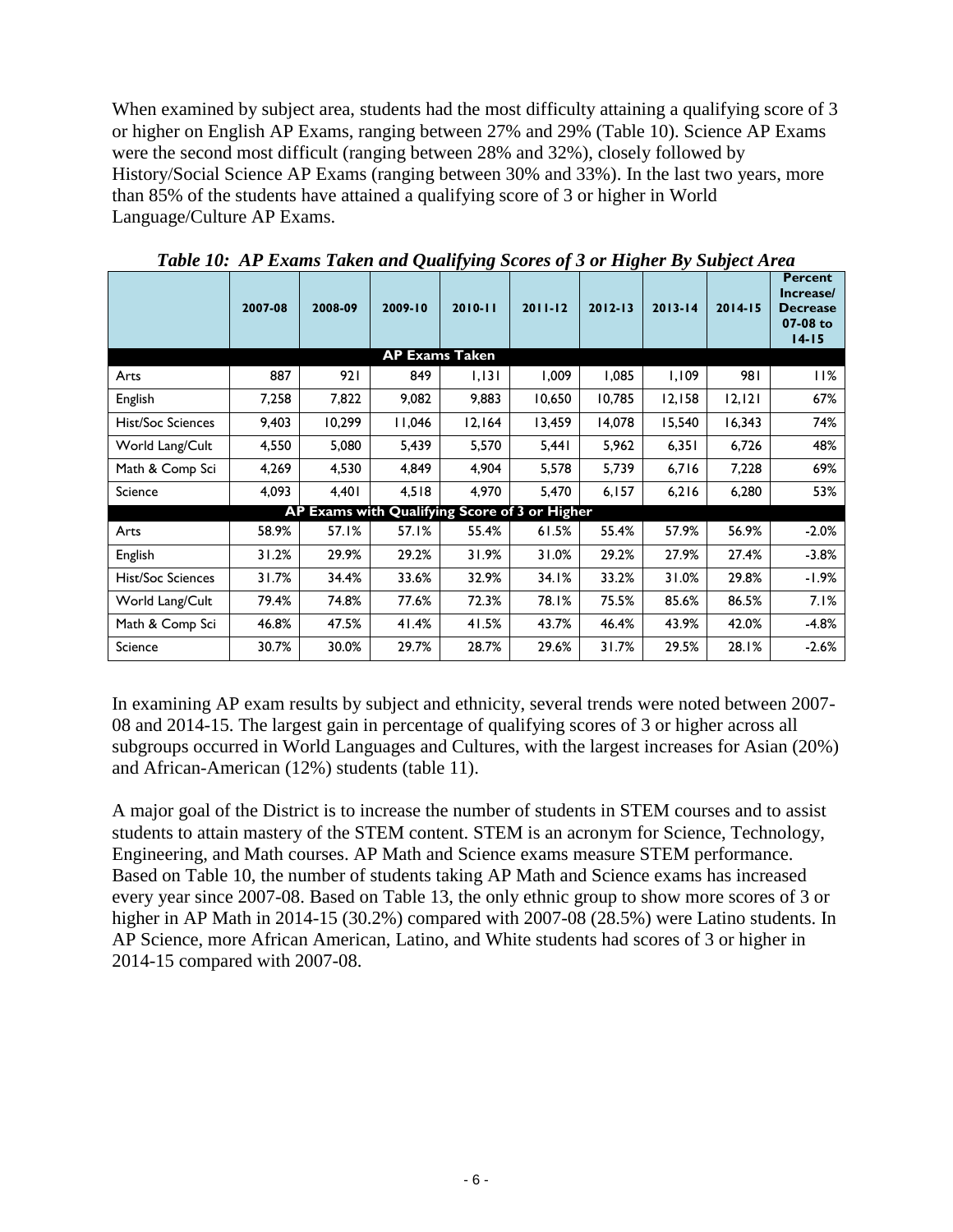|                                       |         |         |         | ру эиојест нгеа ана Етнисиу |             |             |             |             |                                                                  |
|---------------------------------------|---------|---------|---------|-----------------------------|-------------|-------------|-------------|-------------|------------------------------------------------------------------|
|                                       | 2007-08 | 2008-09 | 2009-10 | 2010-11                     | $2011 - 12$ | $2012 - 13$ | $2013 - 14$ | $2014 - 15$ | Percent<br>Increase/<br><b>Decrease</b><br>07-08 to<br>$14 - 15$ |
| <b>Arts</b>                           |         |         |         |                             |             |             |             |             |                                                                  |
| African American                      | 56.8%   | 47.2%   | 46.4%   | 44.2%                       | 50.0%       | 69.2%       | 60.9%       | 41.5%       | $-15.3%$                                                         |
| Asian                                 | 59.1%   | 63.4%   | 57.3%   | 60.0%                       | 70.5%       | 60.9%       | 59.9%       | 63.5%       | 4.4%                                                             |
| Latino                                | 48.9%   | 42.6%   | 47.2%   | 44.9%                       | 51.0%       | 45.6%       | 43.8%       | 44.8%       | -4.I%                                                            |
| White                                 | 69.0%   | 73.1%   | 73.3%   | 73.6%                       | 71.9%       | 69.4%       | 81.0%       | 77.5%       | 8.5%                                                             |
| <b>English</b>                        |         |         |         |                             |             |             |             |             |                                                                  |
| African American                      | 26.2%   | 25.7%   | 28.8%   | 27.1%                       | 28.4%       | 26.6%       | 21.7%       | 21.9%       | $-4.3%$                                                          |
| Asian                                 | 43.4%   | 43.6%   | 42.9%   | 47.0%                       | 46.4%       | 44.3%       | 45.1%       | 46.8%       | 3.4%                                                             |
| Latino                                | 19.2%   | 18.1%   | 18.8%   | 22.1%                       | 21.4%       | 19.2%       | 18.5%       | 18.0%       | $-1.2%$                                                          |
| White                                 | 64.5%   | 68.6%   | 64.5%   | 66.2%                       | 64.8%       | 65.6%       | 61.8%       | 58.8%       | $-5.7%$                                                          |
| <b>History &amp; Social Sciences</b>  |         |         |         |                             |             |             |             |             |                                                                  |
| African American                      | 21.2%   | 22.9%   | 25.1%   | 21.9%                       | 24.2%       | 22.9%       | 21.4%       | 22.2%       | $1.0\%$                                                          |
| Asian                                 | 42.1%   | 47.0%   | 45.5%   | 44.7%                       | 46.5%       | 44.I%       | 44.9%       | 45.1%       | 3.0%                                                             |
| Latino                                | 17.5%   | 21.4%   | 22.1%   | 21.9%                       | 23.1%       | 23.4%       | 20.6%       | 19.6%       | 2.1%                                                             |
| White                                 | 58.6%   | 61.3%   | 59.8%   | 58.3%                       | 61.5%       | 56.9%       | 54.9%       | 54.2%       | $-4.4%$                                                          |
| <b>World Languages &amp; Cultures</b> |         |         |         |                             |             |             |             |             |                                                                  |
| African American                      | 38.1%   | 31.3%   | 43.8%   | 40.0%                       | 50.0%       | 44.8%       | 53.3%       | 50.0%       | 11.9%                                                            |
| Asian                                 | 66.3%   | 55.1%   | 68.1%   | 62.6%                       | 69.3%       | 78.0%       | 86.2%       | 86.3%       | 20.0%                                                            |
| Latino                                | 79.9%   | 75.6%   | 78.7%   | 72.8%                       | 78.6%       | 75.7%       | 85.7%       | 86.5%       | 6.6%                                                             |
| White                                 | 78.2%   | 62.8%   | 57.3%   | 72.3%                       | 72.4%       | 73.1%       | 90.2%       | 89.0%       | 10.8%                                                            |
| Math & Computer Science               |         |         |         |                             |             |             |             |             |                                                                  |
| African American                      | 25.9%   | 22.5%   | 21.1%   | 22.5%                       | 23.4%       | 25.8%       | 26.4%       | 22.0%       | $-3.9%$                                                          |
| Asian                                 | 61.1%   | 63.2%   | 58.3%   | 57.8%                       | 58.6%       | 60.0%       | 60.2%       | 58.4%       | $-2.7%$                                                          |
| Latino                                | 28.5%   | 29.2%   | 22.9%   | 26.5%                       | 29.7%       | 33.7%       | 30.5%       | 30.2%       | 1.7%                                                             |
| White                                 | 69.1%   | 72.5%   | 68.4%   | 62.0%                       | 69.8%       | 69.0%       | 66.1%       | 64.9%       | $-4.2%$                                                          |
| <b>Science</b>                        |         |         |         |                             |             |             |             |             |                                                                  |
| African American                      | 16.8%   | 11.7%   | 19.2%   | 21.0%                       | 14.9%       | 19.3%       | 16.9%       | 16.9%       | 0.1%                                                             |
| Asian                                 | 44.0%   | 44.2%   | 45.5%   | 42.5%                       | 43.2%       | 45.6%       | 41.5%       | 43.2%       | $-0.8%$                                                          |
| Latino                                | 13.9%   | 14.4%   | 15.0%   | 13.8%                       | 15.7%       | 17.3%       | 16.4%       | 15.5%       | 1.6%                                                             |
| White                                 | 53.2%   | 54.3%   | 48.4%   | 52.4%                       | 54.1%       | 56.0%       | 55.3%       | 54.9%       | 1.7%                                                             |

*Table 11: AP Exams Taken and Qualifying Scores of 3 or Higher By Subject Area and Ethnicity*

Students from large schools (enrollment 2,000 or more) had greater success in attaining a qualifying exam score of 3 or higher than their peers from medium schools (enrollment between 1,000 and 1,999) and small schools (enrollment less than 1,000) in all subject areas (Table 12). Students from small schools had the lowest rate in attaining a qualifying score in all subjects tested.

Students from large schools (57.4%) were two times more likely to attain a qualifying score of 3 or higher in Math & Computer Science AP Exams than their peers from medium schools (32.8%) and small schools (24.1%). As noted, students had the most difficulty receiving qualifying scores in English AP Exams. However, students in large schools (38.6%) were also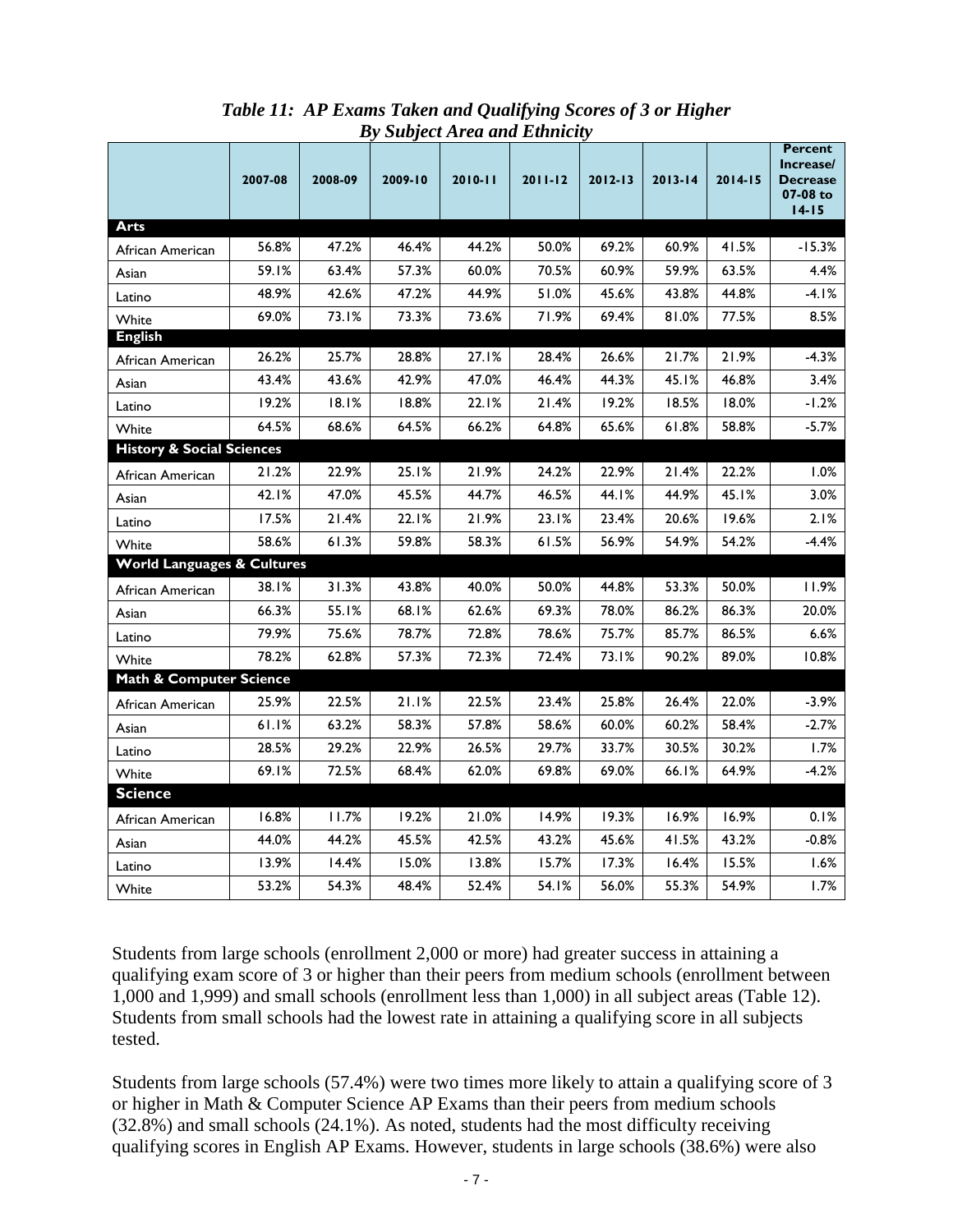two times more likely to attain a qualifying score in English AP Exams than their counterparts from medium schools (22.6%) and small schools (17.5%).

| <b>AP Exams Taken</b>      |                    |                                               |                                                                |                                              |  |  |  |  |  |  |  |  |
|----------------------------|--------------------|-----------------------------------------------|----------------------------------------------------------------|----------------------------------------------|--|--|--|--|--|--|--|--|
|                            | <b>All Schools</b> | <b>Small Schools</b><br>(Less than<br>1,000   | <b>Medium</b><br><b>Schools</b><br>$(1,000 \text{ to } 1,999)$ | <b>Large Schools</b><br>$(2,000$ or<br>More) |  |  |  |  |  |  |  |  |
| <b>Total Exams</b>         | 50,553             | 11.675                                        | 18,129                                                         | 20,607                                       |  |  |  |  |  |  |  |  |
| Arts                       | 981                | 199                                           | 305                                                            | 477                                          |  |  |  |  |  |  |  |  |
| English                    | 12, 121            | 3,134                                         | 4,325                                                          | 4,652                                        |  |  |  |  |  |  |  |  |
| History & Social Sciences  | 16,343             | 3,612                                         | 6,044                                                          | 6,666                                        |  |  |  |  |  |  |  |  |
| World Languages & Cultures | 6,726              | 1,977                                         | 2,285                                                          | 2,433                                        |  |  |  |  |  |  |  |  |
| Math & Computer Science    | 7,228              | 1,479                                         | 2,526                                                          | 3,216                                        |  |  |  |  |  |  |  |  |
| Science                    | 6,280              | 1,142                                         | 2.343                                                          | 2.476                                        |  |  |  |  |  |  |  |  |
|                            |                    | AP Exams with Qualifying Score of 3 or Higher |                                                                |                                              |  |  |  |  |  |  |  |  |
|                            |                    |                                               |                                                                |                                              |  |  |  |  |  |  |  |  |
|                            | <b>All Schools</b> | <b>Small Schools</b><br>(Less than<br>1,000   | <b>Medium</b><br><b>Schools</b><br>$(1,000 \text{ to } 1,999)$ | <b>Large Schools</b><br>$(2,000$ or<br>More) |  |  |  |  |  |  |  |  |
| <b>Total Exams</b>         | 38.7%              | 30.2%                                         | 33.1%                                                          | 48.4%                                        |  |  |  |  |  |  |  |  |
| Arts                       | 56.9%              | 32.2%                                         | 60.7%                                                          | 64.8%                                        |  |  |  |  |  |  |  |  |
| English                    | 27.4%              | 17.5%                                         | 22.6%                                                          | 38.6%                                        |  |  |  |  |  |  |  |  |
| History & Social Sciences  | 29.8%              | 18.2%                                         | 24.7%                                                          | 40.7%                                        |  |  |  |  |  |  |  |  |
| World Languages & Cultures | 86.5%              | 83.3%                                         | 84.3%                                                          | 91.0%                                        |  |  |  |  |  |  |  |  |
| Math & Computer Science    | 42.0%              | 24.1%                                         | 32.8%                                                          | 57.4%                                        |  |  |  |  |  |  |  |  |

*Table 12: AP Exams Taken and Qualifying Scores of 3 or Higher By School Size, 2014-15*

To ascertain that AP exam results by school size were not influenced by a socio-economically disadvantaged background, Table 13 shows that regardless of income background, a greater percentage of students from large schools had a qualifying score of 3 or higher, followed next by students from medium schools, followed lastly by students from small schools.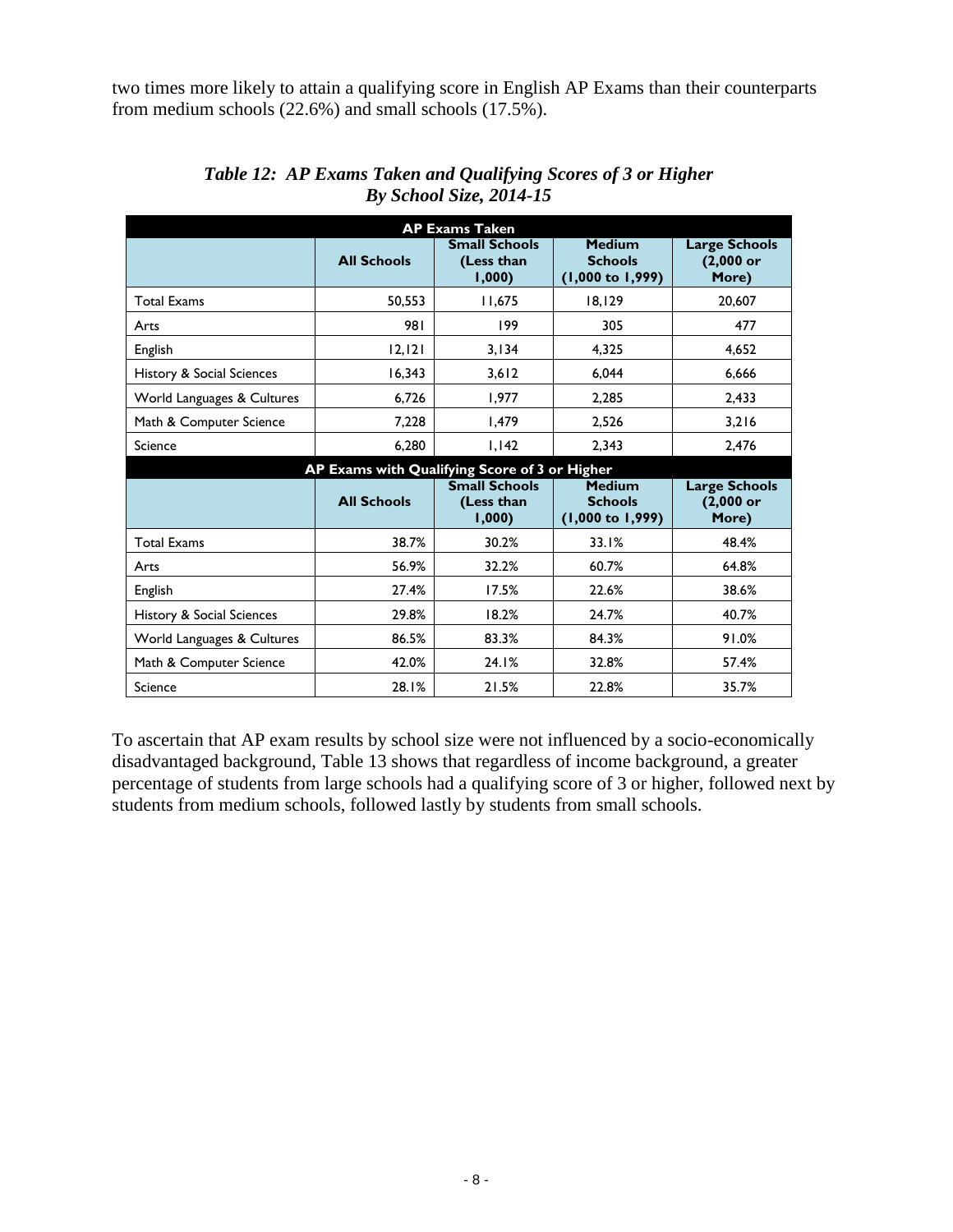|  | <b>Table 13: AP Qualifying Scores of 3 or Higher</b> |  |
|--|------------------------------------------------------|--|
|  | By School Size and Income Background, 2014-15        |  |

|                                               | <b>All Schools</b> | <b>Small Schools</b><br>(Less than<br>1,000 | <b>Medium</b><br><b>Schools</b><br>$(1,000 \text{ to } 1,999)$ | <b>Large Schools</b><br>$(2,000$ or<br>More) |  |  |  |  |  |  |  |
|-----------------------------------------------|--------------------|---------------------------------------------|----------------------------------------------------------------|----------------------------------------------|--|--|--|--|--|--|--|
| AP Exams with Qualifying Score of 3 or Higher |                    |                                             |                                                                |                                              |  |  |  |  |  |  |  |
| <b>Socio-Economically Disadvantaged</b>       |                    |                                             |                                                                |                                              |  |  |  |  |  |  |  |
| <b>Total Exams</b>                            | 36.5%              | 28.4%                                       | 32.6%                                                          | 45.4%                                        |  |  |  |  |  |  |  |
| Arts                                          | 50.7%              | 26.8%                                       | 55.7%                                                          | 58.9%                                        |  |  |  |  |  |  |  |
| <b>English</b>                                | 23.4%              | 14.9%                                       | 20.6%                                                          | 32.6%                                        |  |  |  |  |  |  |  |
| History & Social Sciences                     | 25.7%              | 14.3%                                       | 22.4%                                                          | 35.7%                                        |  |  |  |  |  |  |  |
| World Languages & Cultures                    | 86.5%              | 83.2%                                       | 84.9%                                                          | 91.0%                                        |  |  |  |  |  |  |  |
| Math & Computer Science                       | 38.3%              | 20.0%                                       | 32.1%                                                          | 53.2%                                        |  |  |  |  |  |  |  |
| Science                                       | 23.3%              | 14.7%                                       | 20.6%                                                          | 30.0%                                        |  |  |  |  |  |  |  |
| Non- Socio-Economically Disadvantaged         |                    |                                             |                                                                |                                              |  |  |  |  |  |  |  |
| <b>Total Exams</b>                            | 47.4%              | 39.0%                                       | 36.0%                                                          | 58.2%                                        |  |  |  |  |  |  |  |
| Arts                                          | 70.0%              | 50.0%                                       | 69.7%                                                          | 76.3%                                        |  |  |  |  |  |  |  |
| English                                       | 41.6%              | 29.8%                                       | 29.4%                                                          | 55.5%                                        |  |  |  |  |  |  |  |
| History & Social Sciences                     | 41.9%              | 32.5%                                       | 31.9%                                                          | 53.1%                                        |  |  |  |  |  |  |  |
| World Languages & Cultures                    | 86.2%              | 84.9%                                       | 80.9%                                                          | 91.0%                                        |  |  |  |  |  |  |  |
| Math & Computer Science                       | 54.1%              | 41.4%                                       | 35.2%                                                          | 68.4%                                        |  |  |  |  |  |  |  |
| Science                                       | 42.4%              | 44.1%                                       | 31.6%                                                          | 47.8%                                        |  |  |  |  |  |  |  |

The top 10 high schools that increased the number of AP Exams taken by more than 100 compared with the previous year are shown in Table 14.

|                              |             |                |           |                  | 2013-2014                           |                                     |                    |                                      |                                     |                                   |
|------------------------------|-------------|----------------|-----------|------------------|-------------------------------------|-------------------------------------|--------------------|--------------------------------------|-------------------------------------|-----------------------------------|
| Name                         | <b>LOCN</b> | <b>BD</b>      | LD        | # Tests<br>Given | #AP<br>Exams<br>with 3 or<br>Higher | %AP<br>Exams<br>with 3 or<br>Higher | $#$ Tests<br>Given | # AP<br>Exams<br>with 3 or<br>Higher | %AP<br>Exams<br>with 3 or<br>Higher | # Tests<br>Given I<br>Year<br>Chg |
| <b>SAN FERNANDO SH</b>       | 8843        | 6              | <b>NE</b> | 338              | 149                                 | 44.1%                               | 565                | 276                                  | 48.8%                               | 227                               |
| <b>BELL SH</b>               | 8536        | 5              | E         | 906              | 259                                 | 28.6%                               | 1129               | 369                                  | 32.7%                               | 223                               |
| <b>LACES MAG</b>             | 8741        | $\mathbf{1}$   | W         | 1567             | 890                                 | 56.8%                               | 1775               | 918                                  | 51.7%                               | 208                               |
| <b>VALLEY ACAD ARTS/SCI</b>  | 8898        | 3              | <b>NW</b> | 535              | 94                                  | 17.6%                               | 737                | 135                                  | 18.3%                               | 202                               |
| POLYTECHNIC SH               | 8636        | 6              | <b>NE</b> | 965              | 360                                 | 37.3%                               | 1162               | 499                                  | 42.9%                               | 197                               |
| KING-DREW MED MAG            | 8727        | 7              | S         | 844              | 260                                 | 30.8%                               | 976                | 295                                  | 30.2%                               | 132                               |
| <b>BANNING SH</b>            | 8529        | 7              | S         | 538              | 182                                 | 33.8%                               | 661                | 188                                  | 28.4%                               | 123                               |
| HARBOR TCHR PREP ACD         | 8518        | 7              | S         | 332              | 111                                 | 33.4%                               | 449                | 187                                  | 41.6%                               | 117                               |
| MAYWOOD ACADEMY SH           | 8882        | 5              | E         | 297              | 140                                 | 47.1%                               | 411                | 142                                  | 34.5%                               | 114                               |
| <b>TORRES ENG &amp; TECH</b> | 7773        | $\overline{2}$ | E         | 114              | 9                                   | 7.9%                                | 226                | 34                                   | 15.0%                               | 112                               |

*Table 14: Schools that Increased the Number of AP Exams by 100 in the Last Year*